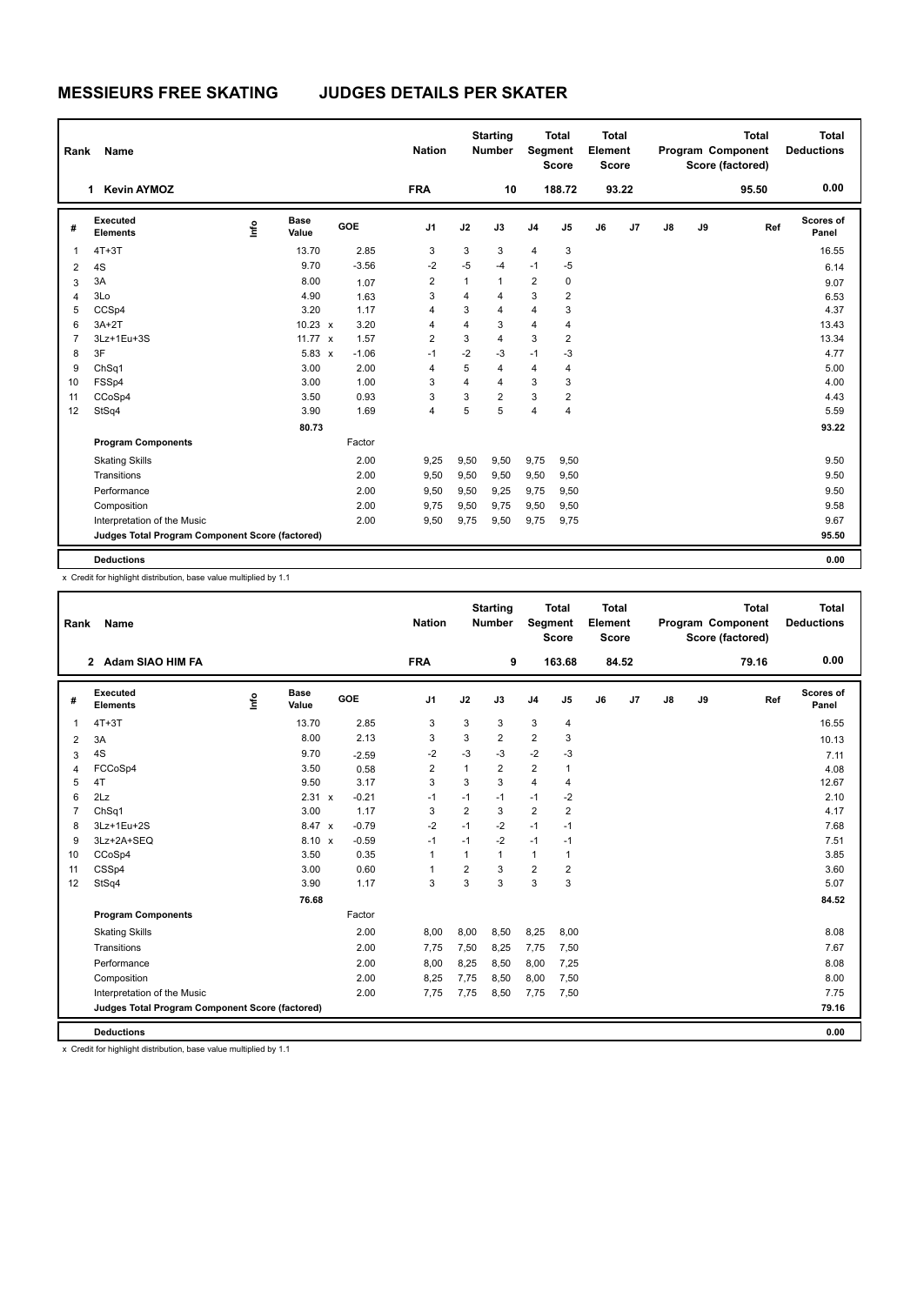| Rank           | Name                                            |       |                      |        | <b>Nation</b>  |                | <b>Starting</b><br><b>Number</b> | Segment        | <b>Total</b><br><b>Score</b> | <b>Total</b><br>Element<br><b>Score</b> |       |    |    | <b>Total</b><br>Program Component<br>Score (factored) | <b>Total</b><br><b>Deductions</b> |
|----------------|-------------------------------------------------|-------|----------------------|--------|----------------|----------------|----------------------------------|----------------|------------------------------|-----------------------------------------|-------|----|----|-------------------------------------------------------|-----------------------------------|
|                | <b>Romain PONSART</b><br>3                      |       |                      |        | <b>FRA</b>     |                | 8                                |                | 156.56                       |                                         | 76.06 |    |    | 80.50                                                 | 0.00                              |
| #              | Executed<br><b>Elements</b>                     | lnfo  | <b>Base</b><br>Value | GOE    | J <sub>1</sub> | J2             | J3                               | J <sub>4</sub> | J <sub>5</sub>               | J6                                      | J7    | J8 | J9 | Ref                                                   | Scores of<br>Panel                |
| 1              | 4T <                                            | $\,<$ | 7.60                 | 0.00   | 0              | $-1$           | $-1$                             | $\mathbf{1}$   | $\mathbf{1}$                 |                                         |       |    |    |                                                       | 7.60                              |
| $\overline{2}$ | $3T+2T$                                         |       | 5.50                 | 0.42   | 2              | $\mathbf{1}$   | 0                                | $\mathbf{1}$   | $\mathbf{1}$                 |                                         |       |    |    |                                                       | 5.92                              |
| 3              | 3A                                              |       | 8.00                 | 2.13   | 3              | $\overline{2}$ | $\overline{2}$                   | $\overline{4}$ | 3                            |                                         |       |    |    |                                                       | 10.13                             |
| 4              | 3Lo                                             |       | 4.90                 | 0.98   | 2              | $\overline{2}$ | $\mathbf{1}$                     | $\overline{2}$ | $\overline{2}$               |                                         |       |    |    |                                                       | 5.88                              |
| 5              | FCSp3                                           |       | 2.80                 | 0.56   | 2              | $\mathbf{1}$   | $\overline{2}$                   | 3              | 2                            |                                         |       |    |    |                                                       | 3.36                              |
| 6              | StSq3                                           |       | 3.30                 | 0.66   | $\overline{2}$ | 2              | $\overline{2}$                   | 3              | $\overline{2}$               |                                         |       |    |    |                                                       | 3.96                              |
| $\overline{7}$ | $3A+2T$                                         |       | $10.23 \times$       | 1.07   | $\overline{2}$ | 1              | $\mathbf{1}$                     | $\overline{2}$ | $\overline{1}$               |                                         |       |    |    |                                                       | 11.30                             |
| 8              | $3Lz + 3T$                                      |       | $11.11 \times$       | 0.59   | $\overline{2}$ | 1              | $\mathbf 0$                      | $\overline{2}$ | $\mathbf 0$                  |                                         |       |    |    |                                                       | 11.70                             |
| 9              | 3S                                              |       | 4.73 $\times$        | 0.57   | 2              | 0              | $\mathbf{1}$                     | 2              | $\mathbf{1}$                 |                                         |       |    |    |                                                       | 5.30                              |
| 10             | CSSp3                                           |       | 2.60                 | 0.61   | 3              | $\overline{2}$ | 3                                | $\overline{2}$ | $\overline{2}$               |                                         |       |    |    |                                                       | 3.21                              |
| 11             | Ch <sub>Sq1</sub>                               |       | 3.00                 | 1.00   | 3              | $\overline{2}$ | $\overline{2}$                   | $\overline{2}$ | $\overline{2}$               |                                         |       |    |    |                                                       | 4.00                              |
| 12             | CCoSp3                                          |       | 3.00                 | 0.70   | $\overline{2}$ | $\overline{2}$ | 3                                | 3              | $\overline{2}$               |                                         |       |    |    |                                                       | 3.70                              |
|                |                                                 |       | 66.77                |        |                |                |                                  |                |                              |                                         |       |    |    |                                                       | 76.06                             |
|                | <b>Program Components</b>                       |       |                      | Factor |                |                |                                  |                |                              |                                         |       |    |    |                                                       |                                   |
|                | <b>Skating Skills</b>                           |       |                      | 2.00   | 8,25           | 8,00           | 8,25                             | 8,50           | 8,00                         |                                         |       |    |    |                                                       | 8.17                              |
|                | Transitions                                     |       |                      | 2.00   | 8,00           | 7,75           | 7,50                             | 8,00           | 7,00                         |                                         |       |    |    |                                                       | 7.75                              |
|                | Performance                                     |       |                      | 2.00   | 8,25           | 8,00           | 8,50                             | 8,25           | 8,50                         |                                         |       |    |    |                                                       | 8.33                              |
|                | Composition                                     |       |                      | 2.00   | 8,00           | 7,75           | 8,00                             | 8,00           | 7,25                         |                                         |       |    |    |                                                       | 7.92                              |
|                | Interpretation of the Music                     |       |                      | 2.00   | 8,00           | 8,00           | 8,25                             | 8,50           | 8,00                         |                                         |       |    |    |                                                       | 8.08                              |
|                | Judges Total Program Component Score (factored) |       |                      |        |                |                |                                  |                |                              |                                         |       |    |    |                                                       | 80.50                             |
|                | <b>Deductions</b>                               |       |                      |        |                |                |                                  |                |                              |                                         |       |    |    |                                                       | 0.00                              |

< Under-rotated jump x Credit for highlight distribution, base value multiplied by 1.1

| 4 Philip WARREN<br><b>FRA</b><br>6<br>148.44<br>77.28<br>71.16<br>Executed<br><b>Base</b><br>lnfo<br>GOE<br>J <sub>1</sub><br>J2<br>J7<br>J3<br>J5<br>J6<br>$\mathsf{J}8$<br>J9<br>J <sub>4</sub><br>Ref<br>#<br><b>Elements</b><br>Value<br>Panel<br>2.22<br>$\overline{2}$<br>$\overline{2}$<br>3<br>3<br>4T<br>9.50<br>$-1$<br>$\mathbf{1}$<br>10.10<br>0.20<br>$-1$<br>0<br>0<br>$\mathbf{1}$<br>1<br>$3Lz + 3T$<br>2<br>$\overline{2}$<br>3A<br>8.00<br>$\overline{2}$<br>3<br>$\overline{2}$<br>$\overline{1}$<br>1.60<br>3<br>3<br>StSq3<br>$\overline{2}$<br>$\overline{2}$<br>3<br>3.30<br>0.77<br>1<br>4<br>$\star$<br>$-3$<br>$-3$<br>$-2$<br>3A+SEQ+2T*<br>6.40<br>$-2.67$<br>$-4$<br>$-4$<br>5<br>$\overline{2}$<br>3Lz+1Eu+3S<br>$\overline{2}$<br>11.77 $x$<br>0.79<br>0<br>$\mathbf{1}$<br>6<br>1<br>$\overline{2}$<br>3F<br>$5.83 \times$<br>0.53<br>$\overline{7}$<br>$\Omega$<br>$\mathbf{1}$<br>1<br>1<br>3Lo<br>5.39 x<br>0.00<br>$\mathbf{1}$<br>0<br>8<br>$\Omega$<br>0<br>0<br>$\overline{2}$<br>0.53<br>$\overline{2}$<br>9<br>CCSp4<br>3.20<br>$\overline{2}$<br>$\mathbf{1}$<br>$\mathbf{1}$<br>0.30<br>$\mathbf{1}$<br>CCoSp3<br>3.00<br>$\mathbf{1}$<br>$\Omega$<br>10<br>1<br>1<br>$\overline{2}$<br>$\overline{2}$<br>$\mathbf 0$<br>ChSq1<br>3.00<br>0.83<br>$\overline{4}$<br>1<br>11<br>$\mathbf 0$<br>FSSp3<br>2.60<br>0.09<br>$\Omega$<br>$-1$<br>$\mathbf{1}$<br>1<br>12<br>72.09<br><b>Program Components</b><br>Factor<br><b>Skating Skills</b><br>2.00<br>7,50<br>7,00<br>6,75<br>7,25<br>7,00<br>Transitions<br>2.00<br>7,25<br>6,75<br>6,50<br>6,50<br>7,50<br>Performance<br>2.00<br>7,75<br>7,25<br>7,25<br>8,00<br>7,25<br>Composition<br>2.00<br>7,00<br>6,75<br>7,75<br>7,50<br>6,75<br>2.00<br>Interpretation of the Music<br>7,50<br>7,00<br>6,75<br>7,00<br>7,75<br>Judges Total Program Component Score (factored) | Rank | Name |  | <b>Nation</b> | <b>Starting</b><br><b>Number</b> | Segment | <b>Total</b><br><b>Score</b> | Total<br>Element<br><b>Score</b> |  | <b>Total</b><br>Program Component<br>Score (factored) | <b>Total</b><br><b>Deductions</b> |
|-----------------------------------------------------------------------------------------------------------------------------------------------------------------------------------------------------------------------------------------------------------------------------------------------------------------------------------------------------------------------------------------------------------------------------------------------------------------------------------------------------------------------------------------------------------------------------------------------------------------------------------------------------------------------------------------------------------------------------------------------------------------------------------------------------------------------------------------------------------------------------------------------------------------------------------------------------------------------------------------------------------------------------------------------------------------------------------------------------------------------------------------------------------------------------------------------------------------------------------------------------------------------------------------------------------------------------------------------------------------------------------------------------------------------------------------------------------------------------------------------------------------------------------------------------------------------------------------------------------------------------------------------------------------------------------------------------------------------------------------------------------------------------------------------------------------------------------------------------------------------|------|------|--|---------------|----------------------------------|---------|------------------------------|----------------------------------|--|-------------------------------------------------------|-----------------------------------|
|                                                                                                                                                                                                                                                                                                                                                                                                                                                                                                                                                                                                                                                                                                                                                                                                                                                                                                                                                                                                                                                                                                                                                                                                                                                                                                                                                                                                                                                                                                                                                                                                                                                                                                                                                                                                                                                                       |      |      |  |               |                                  |         |                              |                                  |  |                                                       | 0.00                              |
|                                                                                                                                                                                                                                                                                                                                                                                                                                                                                                                                                                                                                                                                                                                                                                                                                                                                                                                                                                                                                                                                                                                                                                                                                                                                                                                                                                                                                                                                                                                                                                                                                                                                                                                                                                                                                                                                       |      |      |  |               |                                  |         |                              |                                  |  |                                                       | Scores of                         |
|                                                                                                                                                                                                                                                                                                                                                                                                                                                                                                                                                                                                                                                                                                                                                                                                                                                                                                                                                                                                                                                                                                                                                                                                                                                                                                                                                                                                                                                                                                                                                                                                                                                                                                                                                                                                                                                                       |      |      |  |               |                                  |         |                              |                                  |  |                                                       | 11.72                             |
|                                                                                                                                                                                                                                                                                                                                                                                                                                                                                                                                                                                                                                                                                                                                                                                                                                                                                                                                                                                                                                                                                                                                                                                                                                                                                                                                                                                                                                                                                                                                                                                                                                                                                                                                                                                                                                                                       |      |      |  |               |                                  |         |                              |                                  |  |                                                       | 10.30                             |
|                                                                                                                                                                                                                                                                                                                                                                                                                                                                                                                                                                                                                                                                                                                                                                                                                                                                                                                                                                                                                                                                                                                                                                                                                                                                                                                                                                                                                                                                                                                                                                                                                                                                                                                                                                                                                                                                       |      |      |  |               |                                  |         |                              |                                  |  |                                                       | 9.60                              |
|                                                                                                                                                                                                                                                                                                                                                                                                                                                                                                                                                                                                                                                                                                                                                                                                                                                                                                                                                                                                                                                                                                                                                                                                                                                                                                                                                                                                                                                                                                                                                                                                                                                                                                                                                                                                                                                                       |      |      |  |               |                                  |         |                              |                                  |  |                                                       | 4.07                              |
|                                                                                                                                                                                                                                                                                                                                                                                                                                                                                                                                                                                                                                                                                                                                                                                                                                                                                                                                                                                                                                                                                                                                                                                                                                                                                                                                                                                                                                                                                                                                                                                                                                                                                                                                                                                                                                                                       |      |      |  |               |                                  |         |                              |                                  |  |                                                       | 3.73                              |
|                                                                                                                                                                                                                                                                                                                                                                                                                                                                                                                                                                                                                                                                                                                                                                                                                                                                                                                                                                                                                                                                                                                                                                                                                                                                                                                                                                                                                                                                                                                                                                                                                                                                                                                                                                                                                                                                       |      |      |  |               |                                  |         |                              |                                  |  |                                                       | 12.56                             |
|                                                                                                                                                                                                                                                                                                                                                                                                                                                                                                                                                                                                                                                                                                                                                                                                                                                                                                                                                                                                                                                                                                                                                                                                                                                                                                                                                                                                                                                                                                                                                                                                                                                                                                                                                                                                                                                                       |      |      |  |               |                                  |         |                              |                                  |  |                                                       | 6.36                              |
|                                                                                                                                                                                                                                                                                                                                                                                                                                                                                                                                                                                                                                                                                                                                                                                                                                                                                                                                                                                                                                                                                                                                                                                                                                                                                                                                                                                                                                                                                                                                                                                                                                                                                                                                                                                                                                                                       |      |      |  |               |                                  |         |                              |                                  |  |                                                       | 5.39                              |
|                                                                                                                                                                                                                                                                                                                                                                                                                                                                                                                                                                                                                                                                                                                                                                                                                                                                                                                                                                                                                                                                                                                                                                                                                                                                                                                                                                                                                                                                                                                                                                                                                                                                                                                                                                                                                                                                       |      |      |  |               |                                  |         |                              |                                  |  |                                                       | 3.73                              |
|                                                                                                                                                                                                                                                                                                                                                                                                                                                                                                                                                                                                                                                                                                                                                                                                                                                                                                                                                                                                                                                                                                                                                                                                                                                                                                                                                                                                                                                                                                                                                                                                                                                                                                                                                                                                                                                                       |      |      |  |               |                                  |         |                              |                                  |  |                                                       | 3.30                              |
|                                                                                                                                                                                                                                                                                                                                                                                                                                                                                                                                                                                                                                                                                                                                                                                                                                                                                                                                                                                                                                                                                                                                                                                                                                                                                                                                                                                                                                                                                                                                                                                                                                                                                                                                                                                                                                                                       |      |      |  |               |                                  |         |                              |                                  |  |                                                       | 3.83                              |
|                                                                                                                                                                                                                                                                                                                                                                                                                                                                                                                                                                                                                                                                                                                                                                                                                                                                                                                                                                                                                                                                                                                                                                                                                                                                                                                                                                                                                                                                                                                                                                                                                                                                                                                                                                                                                                                                       |      |      |  |               |                                  |         |                              |                                  |  |                                                       | 2.69                              |
|                                                                                                                                                                                                                                                                                                                                                                                                                                                                                                                                                                                                                                                                                                                                                                                                                                                                                                                                                                                                                                                                                                                                                                                                                                                                                                                                                                                                                                                                                                                                                                                                                                                                                                                                                                                                                                                                       |      |      |  |               |                                  |         |                              |                                  |  |                                                       | 77.28                             |
|                                                                                                                                                                                                                                                                                                                                                                                                                                                                                                                                                                                                                                                                                                                                                                                                                                                                                                                                                                                                                                                                                                                                                                                                                                                                                                                                                                                                                                                                                                                                                                                                                                                                                                                                                                                                                                                                       |      |      |  |               |                                  |         |                              |                                  |  |                                                       |                                   |
|                                                                                                                                                                                                                                                                                                                                                                                                                                                                                                                                                                                                                                                                                                                                                                                                                                                                                                                                                                                                                                                                                                                                                                                                                                                                                                                                                                                                                                                                                                                                                                                                                                                                                                                                                                                                                                                                       |      |      |  |               |                                  |         |                              |                                  |  |                                                       | 7.08                              |
|                                                                                                                                                                                                                                                                                                                                                                                                                                                                                                                                                                                                                                                                                                                                                                                                                                                                                                                                                                                                                                                                                                                                                                                                                                                                                                                                                                                                                                                                                                                                                                                                                                                                                                                                                                                                                                                                       |      |      |  |               |                                  |         |                              |                                  |  |                                                       | 6.83                              |
|                                                                                                                                                                                                                                                                                                                                                                                                                                                                                                                                                                                                                                                                                                                                                                                                                                                                                                                                                                                                                                                                                                                                                                                                                                                                                                                                                                                                                                                                                                                                                                                                                                                                                                                                                                                                                                                                       |      |      |  |               |                                  |         |                              |                                  |  |                                                       | 7.42                              |
|                                                                                                                                                                                                                                                                                                                                                                                                                                                                                                                                                                                                                                                                                                                                                                                                                                                                                                                                                                                                                                                                                                                                                                                                                                                                                                                                                                                                                                                                                                                                                                                                                                                                                                                                                                                                                                                                       |      |      |  |               |                                  |         |                              |                                  |  |                                                       | 7.08                              |
|                                                                                                                                                                                                                                                                                                                                                                                                                                                                                                                                                                                                                                                                                                                                                                                                                                                                                                                                                                                                                                                                                                                                                                                                                                                                                                                                                                                                                                                                                                                                                                                                                                                                                                                                                                                                                                                                       |      |      |  |               |                                  |         |                              |                                  |  |                                                       | 7.17                              |
|                                                                                                                                                                                                                                                                                                                                                                                                                                                                                                                                                                                                                                                                                                                                                                                                                                                                                                                                                                                                                                                                                                                                                                                                                                                                                                                                                                                                                                                                                                                                                                                                                                                                                                                                                                                                                                                                       |      |      |  |               |                                  |         |                              |                                  |  |                                                       | 71.16                             |
| <b>Deductions</b>                                                                                                                                                                                                                                                                                                                                                                                                                                                                                                                                                                                                                                                                                                                                                                                                                                                                                                                                                                                                                                                                                                                                                                                                                                                                                                                                                                                                                                                                                                                                                                                                                                                                                                                                                                                                                                                     |      |      |  |               |                                  |         |                              |                                  |  |                                                       | 0.00                              |

\* Invalid element x Credit for highlight distribution, base value multiplied by 1.1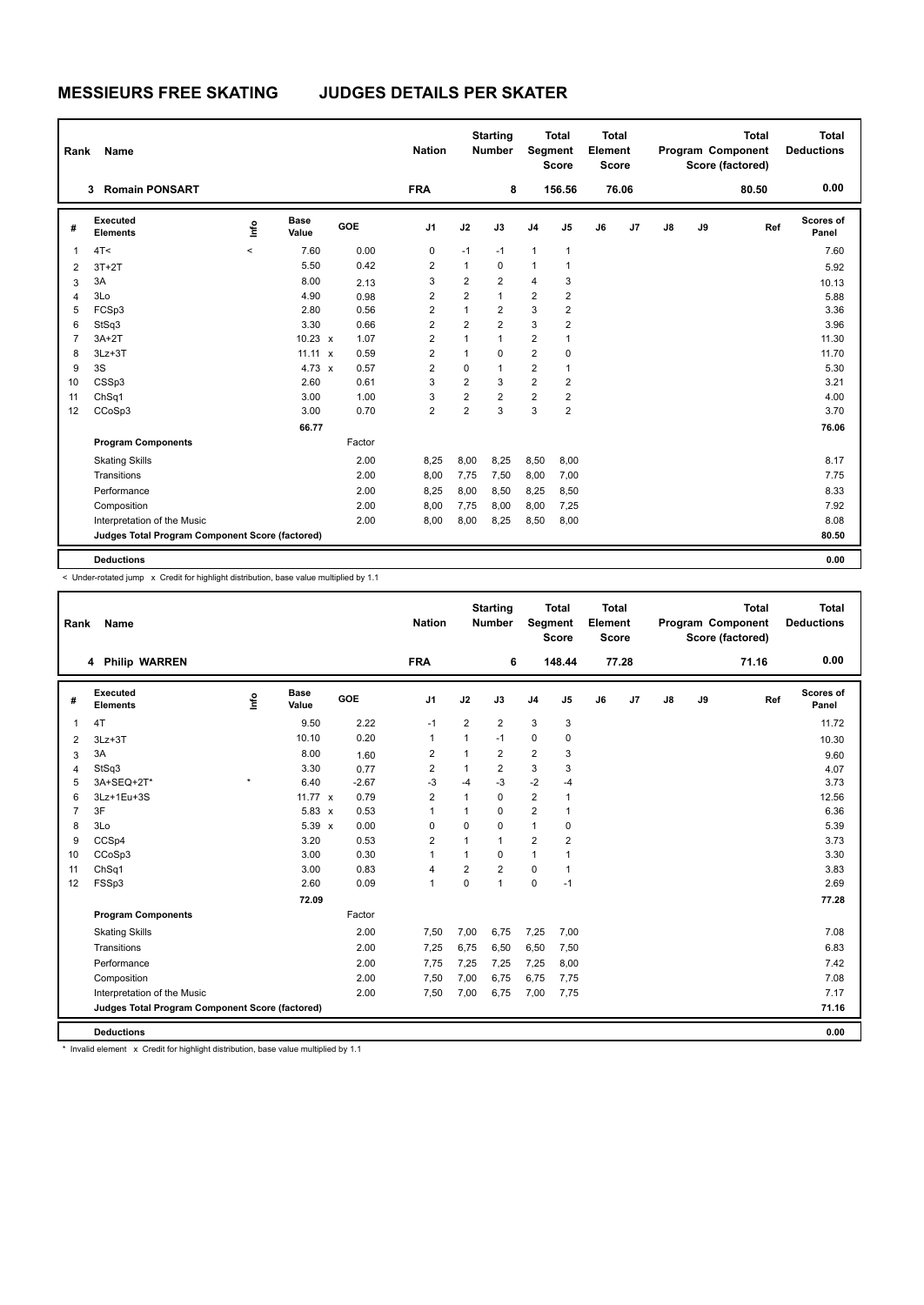| Rank           | Name                                            |      |                      |         | <b>Nation</b>  |                | <b>Starting</b><br><b>Number</b> | Segment        | <b>Total</b><br><b>Score</b> | Total<br>Element<br><b>Score</b> |                |               |    | <b>Total</b><br><b>Program Component</b><br>Score (factored) | Total<br><b>Deductions</b> |
|----------------|-------------------------------------------------|------|----------------------|---------|----------------|----------------|----------------------------------|----------------|------------------------------|----------------------------------|----------------|---------------|----|--------------------------------------------------------------|----------------------------|
|                | 5 Luc ECONOMIDES                                |      |                      |         | <b>FRA</b>     |                | 5                                |                | 129.26                       |                                  | 62.92          |               |    | 66.34                                                        | 0.00                       |
| #              | Executed<br><b>Elements</b>                     | ١nfo | <b>Base</b><br>Value | GOE     | J <sub>1</sub> | J2             | J3                               | J <sub>4</sub> | J <sub>5</sub>               | J6                               | J <sub>7</sub> | $\mathsf{J}8$ | J9 | Ref                                                          | Scores of<br>Panel         |
| 1              | 3A                                              |      | 8.00                 | 1.33    | $\overline{2}$ | $\overline{2}$ | $\mathbf{1}$                     | $\overline{2}$ | $\mathbf{1}$                 |                                  |                |               |    |                                                              | 9.33                       |
| 2              | 3Lz!                                            | ı    | 5.90                 | 0.79    | 0              | $\mathbf{1}$   | $\mathbf{1}$                     | $\overline{2}$ | 3                            |                                  |                |               |    |                                                              | 6.69                       |
| 3              | 3F                                              |      | 5.30                 | $-0.53$ | 0              | $-1$           | $-1$                             | $-1$           | $-1$                         |                                  |                |               |    |                                                              | 4.77                       |
| 4              | CSSp4                                           |      | 3.00                 | 0.50    | 2              | $\mathbf{1}$   | $\mathbf{1}$                     | $\overline{2}$ | $\overline{2}$               |                                  |                |               |    |                                                              | 3.50                       |
| 5              | ChSq1                                           |      | 3.00                 | 0.83    | 3              | $\mathbf{1}$   | 2                                | $\mathbf{1}$   | $\overline{2}$               |                                  |                |               |    |                                                              | 3.83                       |
| 6              | $2A+2T$                                         |      | 4.60                 | $-0.55$ | $-1$           | $-2$           | $-2$                             | $-2$           | $-1$                         |                                  |                |               |    |                                                              | 4.05                       |
| $\overline{7}$ | CCoSp4                                          |      | 3.50                 | 0.58    | $\overline{2}$ | $\mathbf{1}$   | $\overline{2}$                   | $\overline{2}$ | 1                            |                                  |                |               |    |                                                              | 4.08                       |
| 8              | $3F+3T$                                         |      | 10.45 x              | $-0.71$ | $-1$           | $-1$           | $-2$                             | $-2$           | $-1$                         |                                  |                |               |    |                                                              | 9.74                       |
| 9              | 2Lo                                             |      | $1.87 \times$        | $-0.11$ | 0              | $\mathbf 0$    | $-1$                             | $-1$           | $-1$                         |                                  |                |               |    |                                                              | 1.76                       |
| 10             | 3S+1Eu+2S                                       |      | 6.71 x               | 0.43    | 1              | 1              | 0                                | $\mathbf{1}$   | $\overline{2}$               |                                  |                |               |    |                                                              | 7.14                       |
| 11             | FCCoSp4                                         |      | 3.50                 | 0.35    | $\overline{2}$ | 0              | $\mathbf{1}$                     | 1              | 1                            |                                  |                |               |    |                                                              | 3.85                       |
| 12             | StSq3                                           |      | 3.30                 | 0.88    | 4              | $\overline{2}$ | $\overline{2}$                   | 3              | 3                            |                                  |                |               |    |                                                              | 4.18                       |
|                |                                                 |      | 59.13                |         |                |                |                                  |                |                              |                                  |                |               |    |                                                              | 62.92                      |
|                | <b>Program Components</b>                       |      |                      | Factor  |                |                |                                  |                |                              |                                  |                |               |    |                                                              |                            |
|                | <b>Skating Skills</b>                           |      |                      | 2.00    | 7,00           | 6,50           | 6,50                             | 7,00           | 6,50                         |                                  |                |               |    |                                                              | 6.67                       |
|                | Transitions                                     |      |                      | 2.00    | 7,00           | 6,25           | 6,25                             | 6,50           | 6,00                         |                                  |                |               |    |                                                              | 6.33                       |
|                | Performance                                     |      |                      | 2.00    | 7,25           | 6,75           | 6,50                             | 6,75           | 6,75                         |                                  |                |               |    |                                                              | 6.75                       |
|                | Composition                                     |      |                      | 2.00    | 7,50           | 6,50           | 6,50                             | 6,75           | 6,75                         |                                  |                |               |    |                                                              | 6.67                       |
|                | Interpretation of the Music                     |      |                      | 2.00    | 7,50           | 6,50           | 6,50                             | 6,75           | 7,00                         |                                  |                |               |    |                                                              | 6.75                       |
|                | Judges Total Program Component Score (factored) |      |                      |         |                |                |                                  |                |                              |                                  |                |               |    |                                                              | 66.34                      |
|                | <b>Deductions</b>                               |      |                      |         |                |                |                                  |                |                              |                                  |                |               |    |                                                              | 0.00                       |

x Credit for highlight distribution, base value multiplied by 1.1 ! Not clear edge

| Rank           | <b>Name</b>                                     |                     |                      |         | <b>Nation</b>  |                | <b>Starting</b><br><b>Number</b> | Segment        | <b>Total</b><br><b>Score</b> | Total<br>Element<br><b>Score</b> |       |               |    | <b>Total</b><br>Program Component<br>Score (factored) | Total<br><b>Deductions</b> |
|----------------|-------------------------------------------------|---------------------|----------------------|---------|----------------|----------------|----------------------------------|----------------|------------------------------|----------------------------------|-------|---------------|----|-------------------------------------------------------|----------------------------|
|                | <b>Adrien TESSON</b><br>6.                      |                     |                      |         | <b>FRA</b>     |                | 7                                |                | 126.01                       |                                  | 54.99 |               |    | 71.02                                                 | 0.00                       |
| #              | Executed<br><b>Elements</b>                     | ۴ô                  | <b>Base</b><br>Value | GOE     | J1             | J2             | J3                               | J <sub>4</sub> | J5                           | J6                               | J7    | $\mathsf{J}8$ | J9 | Ref                                                   | Scores of<br>Panel         |
| $\mathbf{1}$   | 4T<                                             | $\prec$             | 7.60                 | $-3.29$ | $-4$           | $-5$           | $-5$                             | $-4$           | $-4$                         |                                  |       |               |    |                                                       | 4.31                       |
| 2              | $1A+2T$                                         |                     | 2.40                 | 0.09    | $\mathbf{1}$   | $\overline{1}$ | $\Omega$                         | $\mathbf 0$    | 1                            |                                  |       |               |    |                                                       | 2.49                       |
| 3              | 1A<<                                            | <<                  | 0.00                 | 0.00    | ٠              |                |                                  | ٠              |                              |                                  |       |               |    |                                                       | 0.00                       |
| $\overline{4}$ | Ch <sub>Sq1</sub>                               |                     | 3.00                 | 1.17    | 3              | $\overline{2}$ | $\overline{2}$                   | $\overline{2}$ | 3                            |                                  |       |               |    |                                                       | 4.17                       |
| 5              | 3Lz                                             |                     | 5.90                 | $-1.38$ | $-2$           | $-1$           | $-3$                             | $-3$           | $-2$                         |                                  |       |               |    |                                                       | 4.52                       |
| 6              | FSSp4                                           |                     | 3.00                 | 0.60    | $\overline{2}$ | $\overline{2}$ | $\overline{2}$                   | $\overline{2}$ | 3                            |                                  |       |               |    |                                                       | 3.60                       |
| $\overline{7}$ | 3Lo+1Eu+3S                                      |                     | 10.67 x              | 0.82    | $\overline{2}$ | $\mathbf{1}$   | $\mathbf{1}$                     | $\overline{2}$ | $\overline{2}$               |                                  |       |               |    |                                                       | 11.49                      |
| 8              | $2A+3T$                                         |                     | $8.25 \times$        | 0.56    | $\overline{2}$ | $\mathbf{1}$   | $\Omega$                         | $\overline{2}$ | 1                            |                                  |       |               |    |                                                       | 8.81                       |
| 9              | 3Lo<+2T*+REP                                    | $\boldsymbol{\ast}$ | $3.02 \times$        | $-0.52$ | -2             | $-1$           | $-2$                             | $-1$           | $-1$                         |                                  |       |               |    |                                                       | 2.50                       |
| 10             | CCSp4                                           |                     | 3.20                 | 0.64    | $\overline{2}$ | $\overline{2}$ | $\mathbf{1}$                     | $\overline{2}$ | $\overline{2}$               |                                  |       |               |    |                                                       | 3.84                       |
| 11             | StSq4                                           |                     | 3.90                 | 1.04    | 3              | 3              | $\overline{2}$                   | $\overline{2}$ | 3                            |                                  |       |               |    |                                                       | 4.94                       |
| 12             | CCoSp4                                          |                     | 3.50                 | 0.82    | 3              | $\overline{2}$ | $\overline{2}$                   | $\overline{2}$ | 3                            |                                  |       |               |    |                                                       | 4.32                       |
|                |                                                 |                     | 54.44                |         |                |                |                                  |                |                              |                                  |       |               |    |                                                       | 54.99                      |
|                | <b>Program Components</b>                       |                     |                      | Factor  |                |                |                                  |                |                              |                                  |       |               |    |                                                       |                            |
|                | <b>Skating Skills</b>                           |                     |                      | 2.00    | 7,00           | 7,50           | 6.75                             | 7,00           | 7,50                         |                                  |       |               |    |                                                       | 7.17                       |
|                | Transitions                                     |                     |                      | 2.00    | 7,00           | 7,25           | 6,25                             | 6,75           | 7,50                         |                                  |       |               |    |                                                       | 7.00                       |
|                | Performance                                     |                     |                      | 2.00    | 7,25           | 7,50           | 6,25                             | 6,50           | 7,00                         |                                  |       |               |    |                                                       | 6.92                       |
|                | Composition                                     |                     |                      | 2.00    | 7,50           | 7,25           | 6,75                             | 6,75           | 7,50                         |                                  |       |               |    |                                                       | 7.17                       |
|                | Interpretation of the Music                     |                     |                      | 2.00    | 7,25           | 7,75           | 6,50                             | 6,75           | 8,00                         |                                  |       |               |    |                                                       | 7.25                       |
|                | Judges Total Program Component Score (factored) |                     |                      |         |                |                |                                  |                |                              |                                  |       |               |    |                                                       | 71.02                      |
|                | <b>Deductions</b>                               |                     |                      |         |                |                |                                  |                |                              |                                  |       |               |    |                                                       | 0.00                       |

< Under-rotated jump << Downgraded jump \* Invalid element x Credit for highlight distribution, base value multiplied by 1.1 REP Jump repetition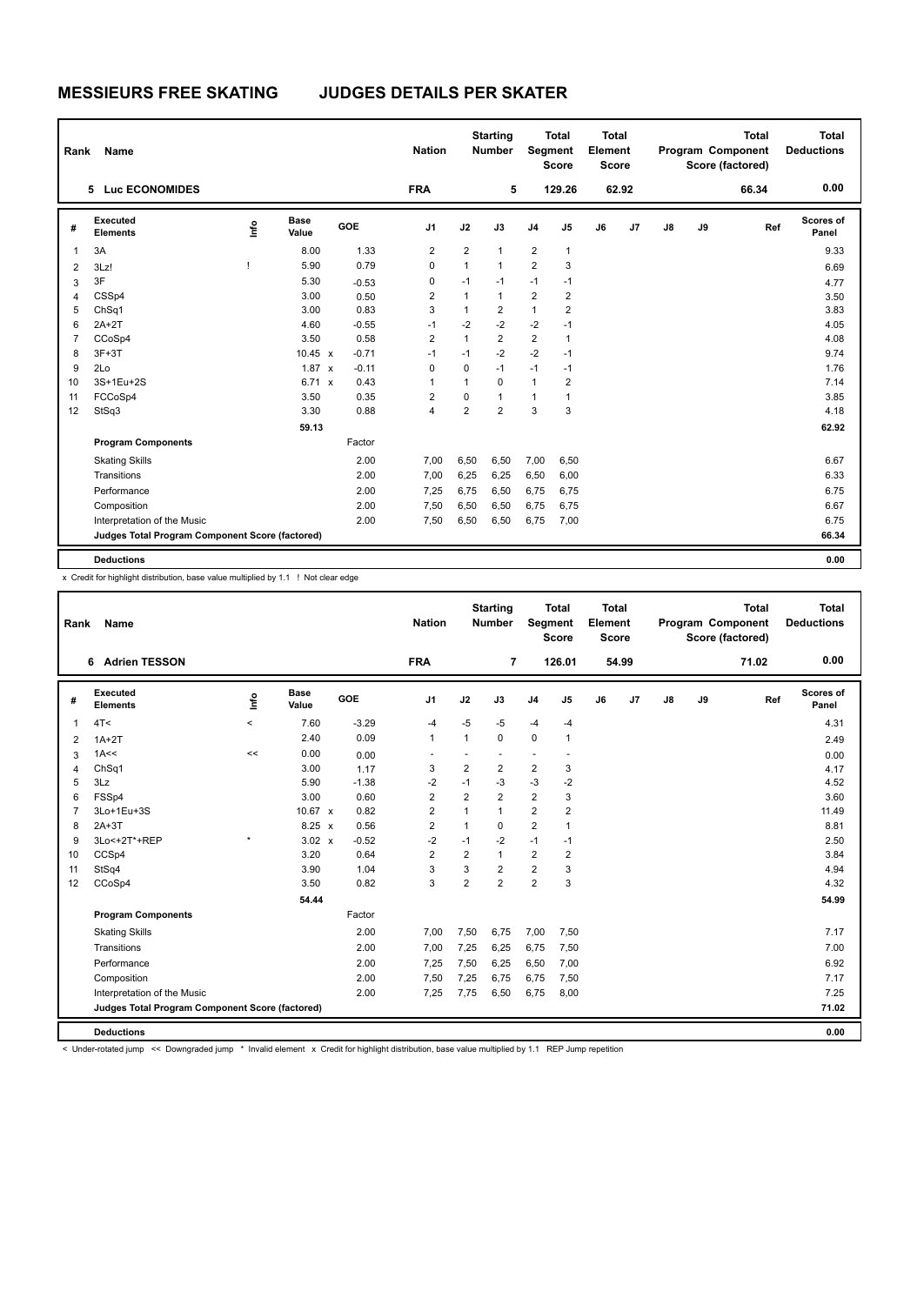| Rank           | Name                                            |         |                      |            | <b>Nation</b>  |                | <b>Starting</b><br><b>Number</b> | Segment        | <b>Total</b><br><b>Score</b> | <b>Total</b><br>Element<br><b>Score</b> |       |    |    | <b>Total</b><br><b>Program Component</b><br>Score (factored) | <b>Total</b><br><b>Deductions</b> |
|----------------|-------------------------------------------------|---------|----------------------|------------|----------------|----------------|----------------------------------|----------------|------------------------------|-----------------------------------------|-------|----|----|--------------------------------------------------------------|-----------------------------------|
|                | 7 Landry LE MAY                                 |         |                      |            | <b>FRA</b>     |                | 3                                |                | 120.06                       |                                         | 60.40 |    |    | 60.66                                                        | $-1.00$                           |
| #              | Executed<br><b>Elements</b>                     | Life    | <b>Base</b><br>Value | GOE        | J <sub>1</sub> | J2             | J3                               | J <sub>4</sub> | J <sub>5</sub>               | J6                                      | J7    | J8 | J9 | Ref                                                          | Scores of<br>Panel                |
| $\overline{1}$ | 4S<                                             | $\,<$   | 7.76                 | $-3.88$    | $-5$           | $-5$           | $-5$                             | $-5$           | $-5$                         |                                         |       |    |    |                                                              | 3.88                              |
| $\overline{2}$ | $3A+2T$                                         |         | 9.30                 | $-1.60$    | $-2$           | $-2$           | $-2$                             | $-2$           | $-2$                         |                                         |       |    |    |                                                              | 7.70                              |
| 3              | 3A                                              |         | 8.00                 | 1.60       | 1              | $\overline{2}$ | $\overline{2}$                   | $\overline{2}$ | $\overline{2}$               |                                         |       |    |    |                                                              | 9.60                              |
| $\overline{4}$ | $3Lz + 2T$                                      |         | 7.20                 | 0.00       | 1              | 0              | $\mathbf 0$                      | $\mathbf 0$    | $\mathbf 0$                  |                                         |       |    |    |                                                              | 7.20                              |
| 5              | FCSp3                                           |         | 2.80                 | 0.19       | 1              | 0              | $\mathbf 0$                      | $\mathbf{1}$   | $\mathbf{1}$                 |                                         |       |    |    |                                                              | 2.99                              |
| 6              | StSq2                                           |         | 2.60                 | 0.43       | $\overline{2}$ | $\mathbf{1}$   | $\Omega$                         | $\overline{2}$ | $\overline{2}$               |                                         |       |    |    |                                                              | 3.03                              |
| $\overline{7}$ | 2A+1Eu+3S<                                      | $\prec$ | $7.96 \times$        | $-0.80$    | $-2$           | $-2$           | $-4$                             | $-1$           | $-3$                         |                                         |       |    |    |                                                              | 7.16                              |
| 8              | 3T                                              |         | 4.62 $\times$        | 0.28       | $\mathbf 0$    | $\mathbf{1}$   | $\mathbf 0$                      | $\mathbf{1}$   | $\mathbf{1}$                 |                                         |       |    |    |                                                              | 4.90                              |
| 9              | 3Lo                                             |         | 5.39 x               | $-1.31$    | $-3$           | $-3$           | $-3$                             | $-2$           | $-2$                         |                                         |       |    |    |                                                              | 4.08                              |
| 10             | CCoSp4                                          |         | 3.50                 | 0.35       | 1              | $\mathbf{1}$   | $\mathbf{1}$                     | $\mathbf{1}$   | $\mathbf{1}$                 |                                         |       |    |    |                                                              | 3.85                              |
| 11             | ChSq1                                           |         | 3.00                 | 0.50       | 1              | 1              | $\overline{1}$                   | 1              | 1                            |                                         |       |    |    |                                                              | 3.50                              |
| 12             | CSSp3                                           |         | 2.60                 | $-0.09$    | 1              | $-1$           | $\mathbf 0$                      | $\mathbf 0$    | $-2$                         |                                         |       |    |    |                                                              | 2.51                              |
|                |                                                 |         | 64.73                |            |                |                |                                  |                |                              |                                         |       |    |    |                                                              | 60.40                             |
|                | <b>Program Components</b>                       |         |                      | Factor     |                |                |                                  |                |                              |                                         |       |    |    |                                                              |                                   |
|                | <b>Skating Skills</b>                           |         |                      | 2.00       | 6,50           | 6,50           | 6,00                             | 6,25           | 6,25                         |                                         |       |    |    |                                                              | 6.33                              |
|                | Transitions                                     |         |                      | 2.00       | 6,00           | 6,00           | 5,50                             | 6,00           | 5,25                         |                                         |       |    |    |                                                              | 5.83                              |
|                | Performance                                     |         |                      | 2.00       | 6.25           | 6,25           | 6.00                             | 6,25           | 5,50                         |                                         |       |    |    |                                                              | 6.17                              |
|                | Composition                                     |         |                      | 2.00       | 6,50           | 6,00           | 5.75                             | 6,00           | 5,00                         |                                         |       |    |    |                                                              | 5.92                              |
|                | Interpretation of the Music                     |         |                      | 2.00       | 6,00           | 6,25           | 5,75                             | 6,25           | 6,00                         |                                         |       |    |    |                                                              | 6.08                              |
|                | Judges Total Program Component Score (factored) |         |                      |            |                |                |                                  |                |                              |                                         |       |    |    |                                                              | 60.66                             |
|                | <b>Deductions</b>                               |         | Falls:               | $-1.00(1)$ |                |                |                                  |                |                              |                                         |       |    |    |                                                              | $-1.00$                           |

< Under-rotated jump x Credit for highlight distribution, base value multiplied by 1.1

| Rank           | Name                                            |          |               |         | <b>Nation</b>  |                | <b>Starting</b><br><b>Number</b> | Segment        | <b>Total</b><br><b>Score</b> | Total<br>Element<br><b>Score</b> |       |    |    | <b>Total</b><br>Program Component<br>Score (factored) | <b>Total</b><br><b>Deductions</b> |
|----------------|-------------------------------------------------|----------|---------------|---------|----------------|----------------|----------------------------------|----------------|------------------------------|----------------------------------|-------|----|----|-------------------------------------------------------|-----------------------------------|
|                | <b>Yann FRECHON</b><br>8                        |          |               |         | <b>FRA</b>     |                | $\mathbf{2}$                     |                | 107.59                       |                                  | 50.43 |    |    | 57.16                                                 | 0.00                              |
| #              | Executed<br><b>Elements</b>                     | <u>l</u> | Base<br>Value | GOE     | J <sub>1</sub> | J2             | J3                               | J <sub>4</sub> | J5                           | J6                               | J7    | J8 | J9 | Ref                                                   | Scores of<br>Panel                |
| $\overline{1}$ | 3Lz                                             |          | 5.90          | 0.59    | $\overline{2}$ | $\overline{2}$ | $\mathbf{1}$                     | 0              | $-3$                         |                                  |       |    |    |                                                       | 6.49                              |
| 2              | 3A<<                                            | <<       | 3.30          | $-1.43$ | $-4$           | $-5$           | $-4$                             | $-4$           | $-5$                         |                                  |       |    |    |                                                       | 1.87                              |
| 3              | 3F                                              |          | 5.30          | 1.06    | 3              | $\overline{2}$ | $\mathbf{1}$                     | $\overline{2}$ | $\overline{2}$               |                                  |       |    |    |                                                       | 6.36                              |
| $\overline{4}$ | 3Lo                                             |          | 4.90          | 0.33    | $\mathbf{1}$   | 1              | 0                                | $\mathbf{1}$   | 0                            |                                  |       |    |    |                                                       | 5.23                              |
| 5              | ChSq1                                           |          | 3.00          | 0.83    | $\overline{2}$ | $\overline{2}$ | $\mathbf{1}$                     | $\mathbf{1}$   | 2                            |                                  |       |    |    |                                                       | 3.83                              |
| 6              | FCSp3                                           |          | 2.80          | 0.56    | $\overline{2}$ | $\overline{2}$ | $\overline{2}$                   | $\mathbf{1}$   | $\overline{2}$               |                                  |       |    |    |                                                       | 3.36                              |
| $\overline{7}$ | StSq2                                           |          | 2.60          | 0.09    | $\overline{2}$ | $\mathbf 0$    | 0                                | $\mathbf 0$    | 1                            |                                  |       |    |    |                                                       | 2.69                              |
| 8              | 3S+1Eu+3S<                                      | $\prec$  | $9.06 \times$ | $-0.86$ | $-1$           | $-2$           | $-3$                             | $-2$           | $-2$                         |                                  |       |    |    |                                                       | 8.20                              |
| 9              | 3Lo<+SEQ+1T*                                    | $\star$  | $3.45 \times$ | $-1.31$ | $-3$           | $-5$           | $-3$                             | $-2$           | $-4$                         |                                  |       |    |    |                                                       | 2.14                              |
| 10             | $2A+1T$                                         |          | 4.07 $\times$ | 0.00    | $\mathbf 0$    | $\mathbf 0$    | 0                                | $\mathbf 0$    | 0                            |                                  |       |    |    |                                                       | 4.07                              |
| 11             | CCoSp4                                          |          | 3.50          | 0.00    | $\mathbf{1}$   | $-1$           | $\mathbf 0$                      | $\mathbf{1}$   | $-1$                         |                                  |       |    |    |                                                       | 3.50                              |
| 12             | CSSp3                                           |          | 2.60          | 0.09    | $\mathbf{1}$   | 1              | $-1$                             | $\mathbf{1}$   | $-1$                         |                                  |       |    |    |                                                       | 2.69                              |
|                |                                                 |          | 50.48         |         |                |                |                                  |                |                              |                                  |       |    |    |                                                       | 50.43                             |
|                | <b>Program Components</b>                       |          |               | Factor  |                |                |                                  |                |                              |                                  |       |    |    |                                                       |                                   |
|                | <b>Skating Skills</b>                           |          |               | 2.00    | 6,25           | 6,25           | 5,75                             | 5,75           | 5,50                         |                                  |       |    |    |                                                       | 5.92                              |
|                | Transitions                                     |          |               | 2.00    | 6,00           | 5,75           | 5,50                             | 5,50           | 5,00                         |                                  |       |    |    |                                                       | 5.58                              |
|                | Performance                                     |          |               | 2.00    | 6,00           | 6,00           | 5,50                             | 5,75           | 5,25                         |                                  |       |    |    |                                                       | 5.75                              |
|                | Composition                                     |          |               | 2.00    | 6,25           | 5,75           | 5,75                             | 5,75           | 5,00                         |                                  |       |    |    |                                                       | 5.75                              |
|                | Interpretation of the Music                     |          |               | 2.00    | 6,25           | 5,50           | 5,50                             | 5,50           | 5,75                         |                                  |       |    |    |                                                       | 5.58                              |
|                | Judges Total Program Component Score (factored) |          |               |         |                |                |                                  |                |                              |                                  |       |    |    |                                                       | 57.16                             |
|                | <b>Deductions</b>                               |          |               |         |                |                |                                  |                |                              |                                  |       |    |    |                                                       | 0.00                              |

-<br>< Under-rotated jump << Downgraded jump \* Invalid element x Credit for highlight distribution, base value multiplied by 1.1